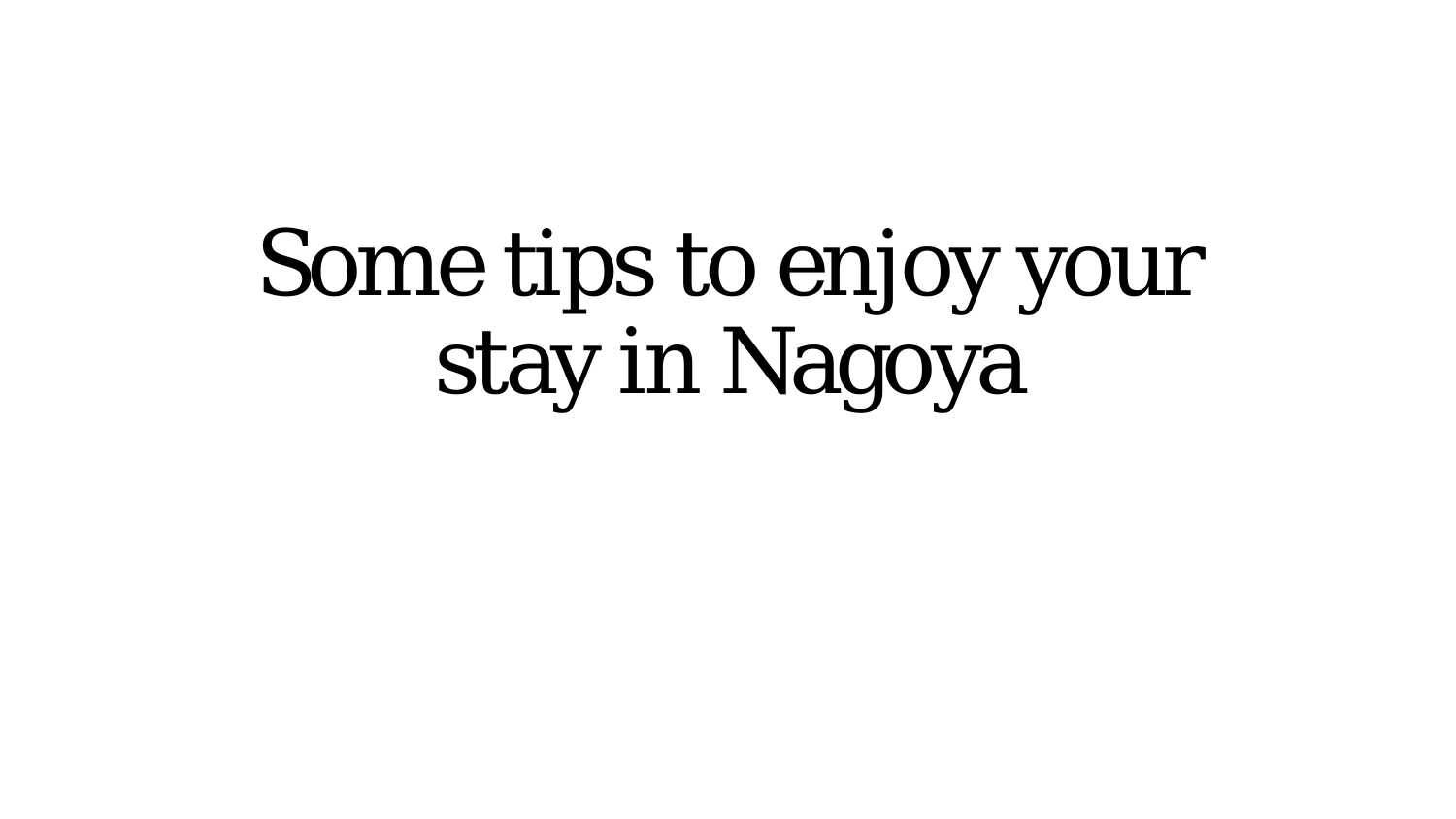#### Weather

- Be prepared for the summer in Nagoya
- Up-to-date weather information
	- http://www.jma.go.jp/en/yoho/
- Average temperature of Nagoya city

|                                                     | July        | <b>August</b> |
|-----------------------------------------------------|-------------|---------------|
| Average MAX temperature °C (°F)                     | 30.3(86.5)  | 32.2(90)      |
| Average temperature ${}^{\circ}C$ ( ${}^{\circ}$ F) | 25.8 (78.4) | 27.1 (80.8)   |
| Average MIN temperature °C (°F)                     | 22.4(72.3)  | 23.5(74.3)    |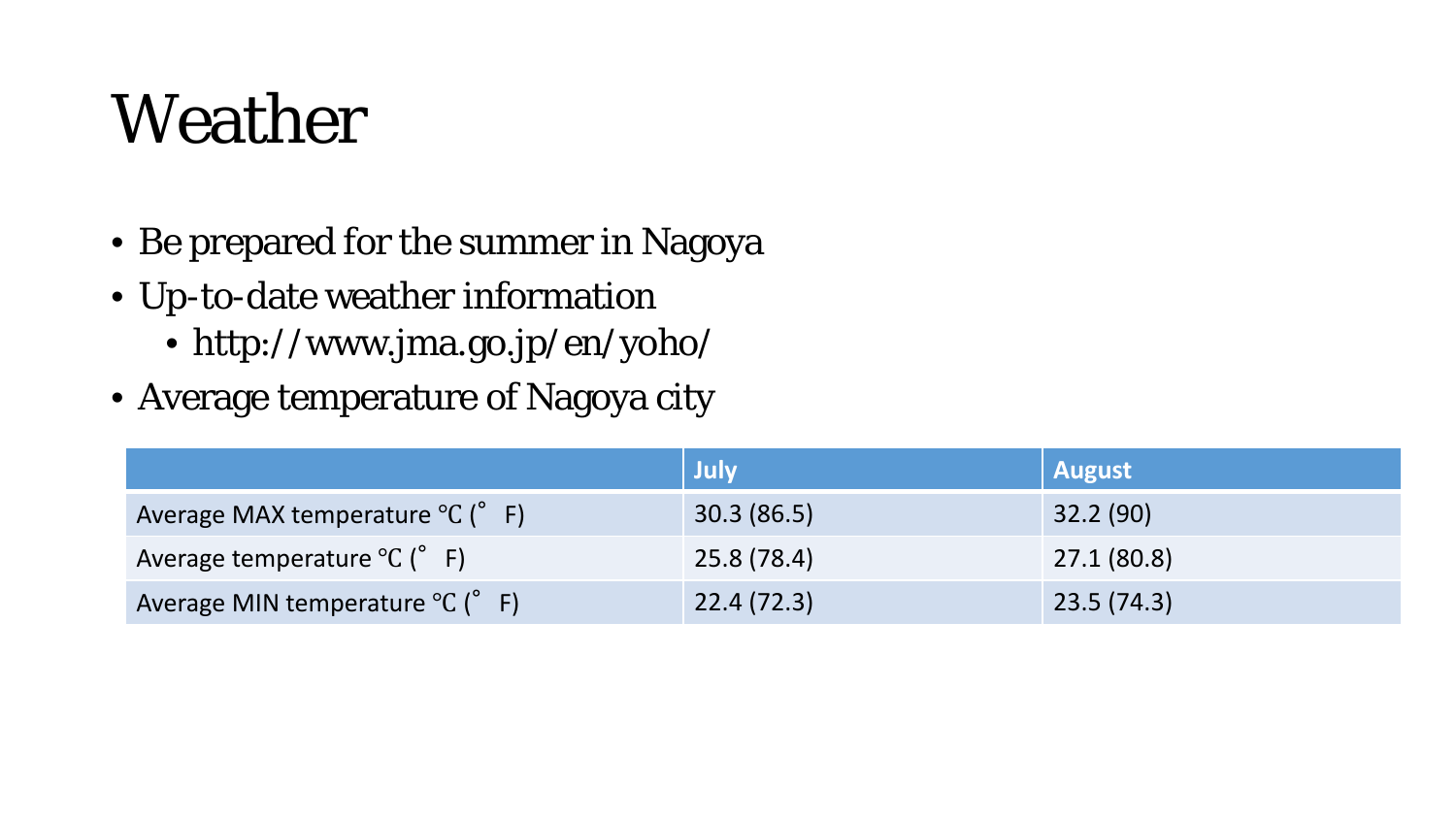### Tips to survive the hot weather

- Drink lots of water
- Bring towels
- Wear a hat or a cap
- Use a parasol or sun umbrella
- Use a "uchiwa" (paper fan) or a "sensu" (folding fan)
- Wear lots of sunscreen
- Use underpasses and underground shopping centers to get to a destination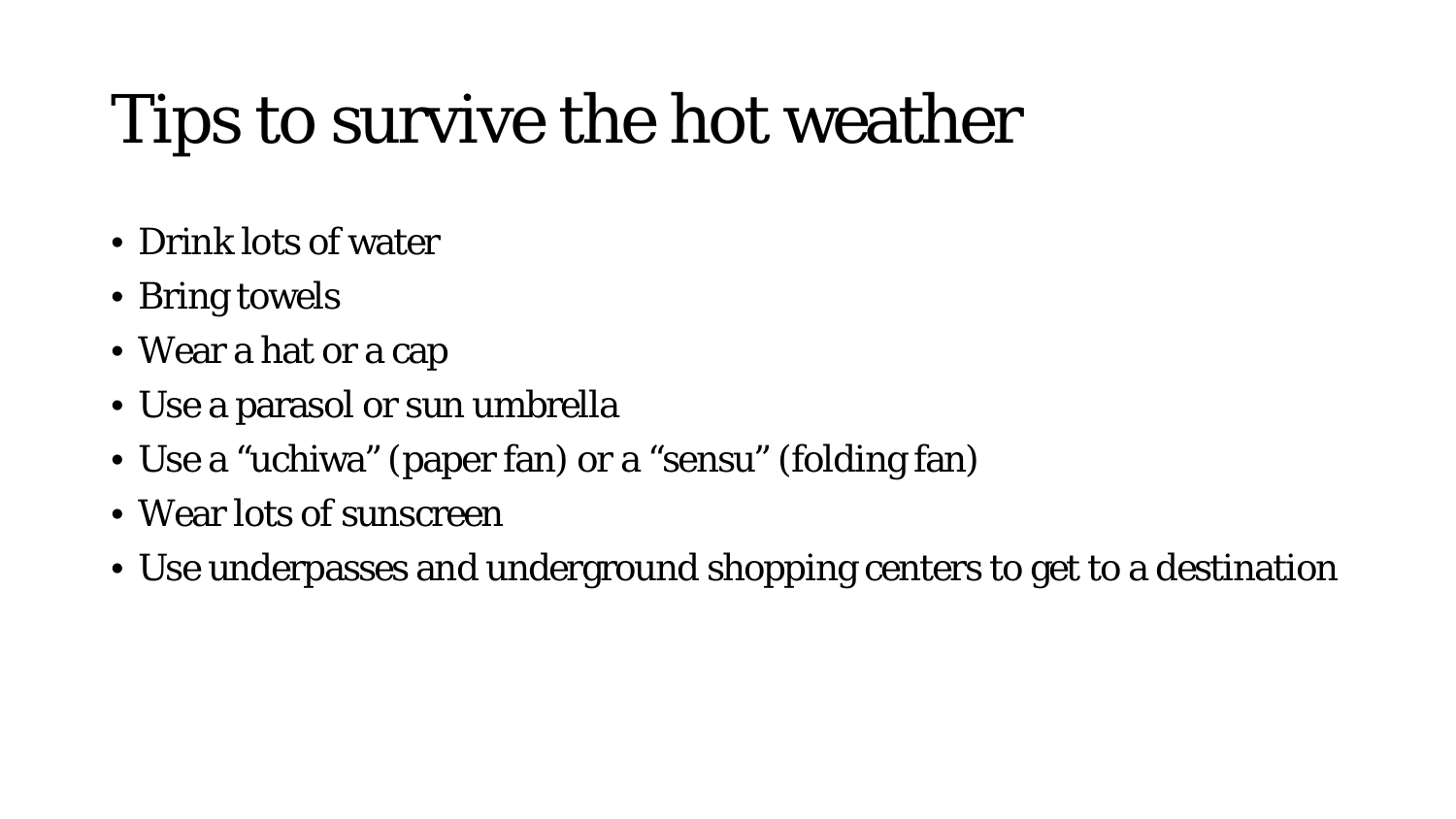### JAPAN RAIL PASS and local day pass

- If you are a foreigner with a "temporary visitor" visa, you are eligible for a reduced price JR rail pass. This pass allows you to take the JR trains as many times as you wish during your purchased period of days. Please check some restrictions and eligibility criteria listed on the following web page:
	- [http://www.japanrailpass.net/en/about\\_jrp.html](http://www.japanrailpass.net/en/about_jrp.html)
- Many cities offer a day pass that allows you to ride the subway and buses for a flat fee. Nagoya has a day pass for week days and a special discounted ticket for weekends called "Donichi Kippu". Use these for convenience and to save money.
	- http://www.nagoya-info.jp/en/access/getting\_around\_nagoya/subway.html